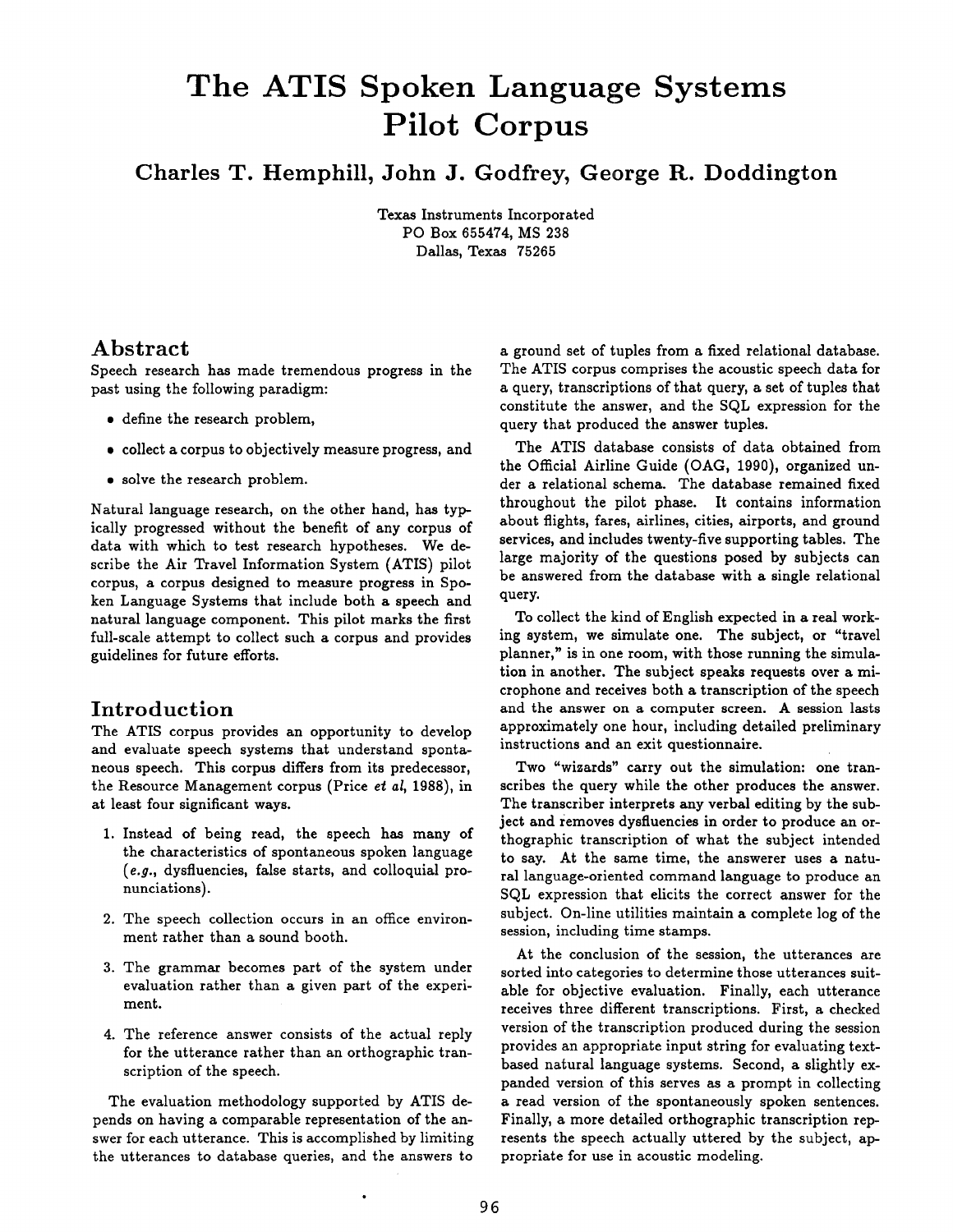# **Corpus Collection**

About one session a day was conducted, using subjects recruited from within Texas Instruments. A typical session included approximately 20 minutes of introduction, 40 minutes of query time and 10 minutes for follow-up. Each session resulted in two speech files for each query and a complete log of the session. Figure 1 depicts the session procedure.



Figure 1: Subject Session Procedure

#### Session Introduction

The subjects were given the following instructions, both orally and in writing:

The Air Travel Information System (ATIS) is a prototype of a voice-input information retrieval system. It has the same information that is contained in the Official Airline Guide (OAG) to help you make air travel plans. We would like you to participate in a trial use of this experimental system.

Subjects were not told whether that the "experimental system" was totally automated or involved human intervention. It was hoped that most subjects would believe that the system was real to elicit natural speech.

Subjects were informed about the contents of the relational database in a one page summary. The summary described the major database entities in fairly general terms to avoid influencing the vocabulary used during the session. To avoid some misconceptions in advance, subjects were told that the database did not contain information about hotels or rental cars.

The subject was next assigned a travel planning scenario, systematically chosen from a set of six scenarios designed to exercise various aspects of the database. For example, some scenarios focused on flight time constraints while others concentrated on fares. The scenarios did not specify particular times or cities in an effort to make the scenario more personal to the subject. The following example illustrates this:

Plan the travel arrangements for a small family reunion. First pick a city where the gettogether will be held. From 3 different cities (of your choice), find travel arrangements that are suitable for the family members who typify

the "economy", "high class", and "adventurous" life styles.

After receiving the scenario, subjects were left with the instructions and given five minutes to plan the details of the scenarios. Subjects were given pen and paper on which to write the details and to take notes during the session.

Finally, subjects were given instructions regarding the operation of the system. The "system", from the subjects perspective, consisted of a 19 inch color monitor running the X Window System, and a head-mounted Sennheiser (HMD 410-6) microphone. A desk mounted Crown (PCC-160 phase coherent cardioid) microphone was also used to record the speech. The "office" contained a spare-station cpu and disk to replicate office noise, and a wall map of the United States to help subjects solve their scenarios.

The monitor screen was divided into two regions: a large, scrollable window for system output and a smaller window for speech interaction. The system used a "pushto-talk" input mechanism, whereby speech collection occurred while a suitably marked mouse button was depressed. Subjects were given the opportunity to cancel an utterance for a period of time equal to the length of the utterance.

A single sentence was used for all subjects to illustrate the push-to-talk mechanism and interaction with the system:

Show me all the nonstop flights between Atlanta and Philadelphia.

This sentence was processed as if the system actually responded to the utterance, including a transcription of the speech on the subject's display followed by the answer in table format.

# **Session Queries**

After the introduction, subjects were given approximately 40 minutes to complete the task described in the scenario. If they finished early, subjects were instructed to select another scenario or to explore the capabilities of the system. After the 40 minutes, subjects were given the opportunity to continue, finally ending the session by saying "all done".

Once the actual session started, subjects cycled through thinking, querying, waiting, and writing. While the thinking portion of the session actually required the most time, the query portion required the most resources.

Several things happened at once as a given subject spoke a query. While speech from both the headmounted and desk-mounted microphones was recorded, one wizard began to transcribe the speech and the other wizard began to answer the query. A playback capability could be used if needed by the transcription wizard. The answer wizard was constrained not to send the answer before the transcription wizard finished the transcription. Typically, the subject received the typed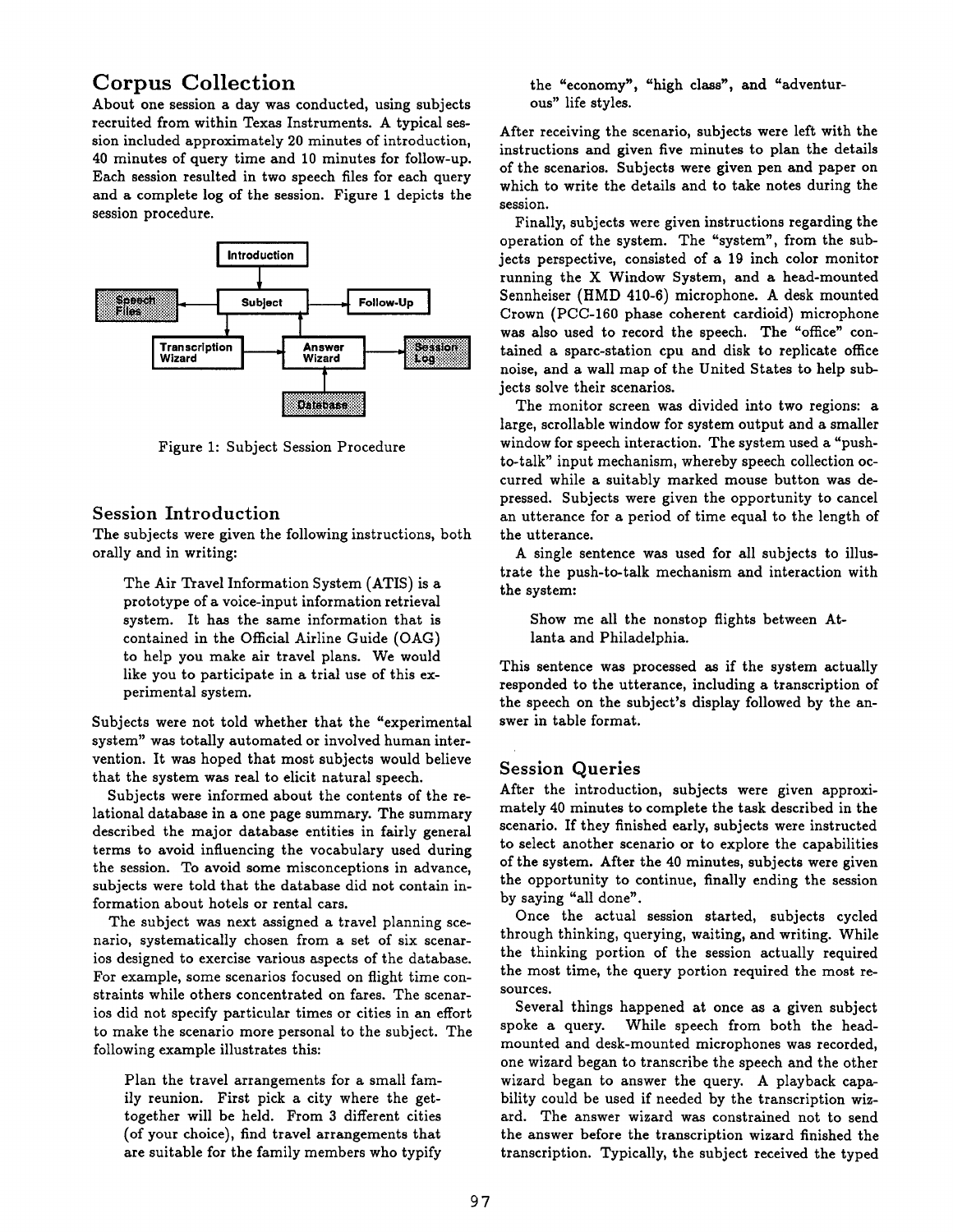transcription a few seconds after speaking and the answer approximately 20 seconds later.

Each wizard each had their own X Window terminal. The transcription wizard used a gnuemacs-based tool that checked the spelling of the transcription and sent the transcription to both the answer wizard and the subject. Despite the transcription wizard's best efforts, some transcription mistakes did reach the subject: occasionally words were omitted, inserted, or substituted (e.g., "fight" for "flight").

The answer wizard used a tool called NLParse (Hemphill et *al,* 1987) to form the answer to the subjects queries. This tool used a natural language-oriented command language to produce a set of tuples for the answer. NLParse provides a set of menus to help convey the limited coverage to the wizard. In practice, the answer wizard knew the coverage and used typing with escape completion to enter the appropriate NLParse command. NLParse provides several advantages as a wizard tool:

- every answerable query (with respect to the database) receives an answer,
- the NLParse query language avoids ambiguity,
- the wizard formulates the answer in terms of database entities, and
- the wizard can easily discern the correctness of the answer.

However, the NLParse query language was not originally designed for rapid query entry, prompting several small grammar enhancements during the pilot.

The answer wizard's terminal also included a gnuemacs-based utility that created a session log. This included the transcription, the NLParse input, the resulting SQL expression, and the set of tuples constituting the answer. The answer wizard sent only the set of tuples to the subject.

#### The ATIS Database

The ATIS database was designed to model as much of a real-world resource as possible. In particular, we tried to model the printed OAG in a straightforward manner. With this approach, we could rely on travel data expertise from Official Airline Guides, Incorporated. We also used the data directly from the OAG and did not invent any data  $-$  something that is difficult to accomplish in a realistic manner. Additionally, the printed OAG was available to all sites and provided a form of documentation for the database.

The relational schema were designed to help answer queries in an intuitive manner, with no attempt to maximize the speech collected (e.g., by supplying narrow tables as answers). Toward this end, entities were represented with simple sets or lists in the most direct way.

#### Session Follow-Up

After the query phase of the session, subjects were given a brief questionnaire to let us know what they thought of the system. This consisted of the following ten questions with possible answers of "yes" "maybe/sometimes", "no" or "no opinion":

- 1. Were you able to get the travel information you needed?
- 2. Were you satisfied with the way the information was presented?
- 3. Did the responses contain the kinds of information you were seeking?
- 4. Were the answers provided quickly enough?
- 5. Would you prefer this method to looking up the information in a book?
- 6. Did the system understand your requests the first time?
- 7. If the system did not understand you, could you easily find another way to get the information on a later try?
- 8. Was the travel planning scenario appropriate for a trial use of the system?
- 9. Do you think a person unfamiliar with computers could use the system easily?
- 10. Do you think a human was interpreting your questions?

After the questionnaire, the subjects were given a chance to ask questions, and were informed that the system was a simulation involving human intervention. Finally, we thanked our subjects with their choice of either a mug or a T-shirt.

# **Corpus Processing**

After data collection, a rather elaborate series of processing steps was required before the subject's utterances actually became part of the corpus. A session resulted in a set of speech files and a session log that formed the raw materials for the corpus. Figure 2 illustrates the processing steps.

#### **Transcriptions**

To facilitate use of the corpus, three transcriptions were provided with each query. A more detailed transcription document specifies the details of these, with the rationale explained below.

• NL-input: This transcription is a corrected version of the on-the-fly session transcription, corrected while reviewing the subject's speech off-line. This transcription reflects the speech as the subject meant to say it, that is, dysfluencies corrected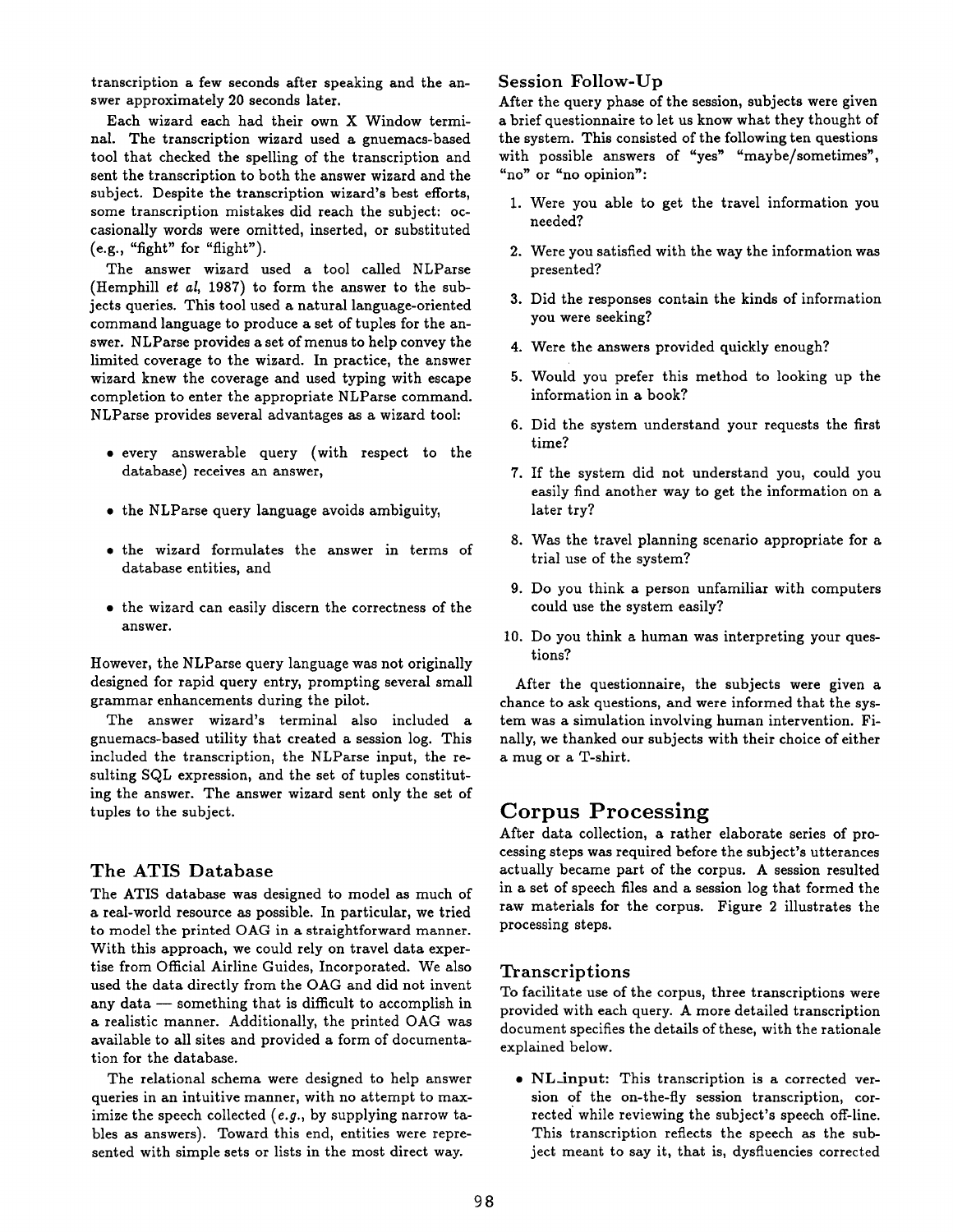

Figure 2: Corpus Processing Steps

verbally by the subject were corrected. The orthography of the transcription obeys common English conventions. It is suitable as input to a text-based natural language systems. Example:

Where is the stop for USAir flight number 37 from Philadelphia to San Francisco?

• prompting\_text: This transcription expands any acoustically ambiguous lexical tokens found in the NL-input transcription while listening to the subject's speech. This transcription serves as a prompt in a later read-speech session, allowing a comparisons of read and spontaneous speech. Example:

> Where is the stop for USAir flight number thirty-seven from Philadelphia to San Francisco?

• SR-output: This transcription includes a detailed description of the major acoustic events in the query. It is created from the prompting-text while listening to the subject's speech and includes all the dysfluencies previously ignored. Abbreviations and numbers are expanded to eliminate open-class lexical items. This transcription serves as a point of comparison for speech recognition systems that output an orthographic transcription. Example:

> Where is the stop [uh] for U S, Air flight number thirty seven, from Philadelphia to San Francisco

For interim testing purposes, a Standard, Normalized Orthographic Representation (SNOR) was created algorithmically from the SR\_output transcription. Punctu-

ation and dysfluencies were removed, resulting in something resembling the NL\_input transcription, but with abbreviations and numbers expanded. Example:

WHERE IS THE STOP FOR U S AIR FLIGHT NUMBER THIRTY SEVEN FROM PHILADELPHIA TO SAN FRANCISCO

#### Classification

Not all queries were equally suited for evaluating spoken language systems. Accordingly, each query received a classification to help circumscribe the types of queries de- | sired for training and testing. The classifications themselves were determined through a committee and defined several dimensions:

- context-dependent/context-removable/contextindependent
- ambiguous (vague)/clear
- unanswerable/answerable
- ill-formed (grossly)/well-formed
- noncooperative/cooperative

The committee defined evaluable queries (for June, 1990) as those not classified by the first term in each set. In addition to these, the following simple classifications were supplied to help sites analyze results:

- ungrammatical/grammatical
- multi-sentence/single-sentence

## Reference Interpretation

An interpretation document was defined, which specifies the details of how to interpret an ATIS query, both for the answer wizard and for the SLS sites. For example, for consistency it was ruled that a flight serving a snack would be considered as a flight with a meal. The document provides a mapping of concepts expressed in English to concepts encoded in the relational database. The NLParse commands reflect these conventions and were included in the corpus to facilitate maintenance since it was usually easier to determine the correctness of the reference answer by looking at the NLParse command rather than the resulting SQL expression. In the event of an erroneous answer, correction occurs by simply amending the NLParse command.

## Reference SQL

The pilot corpus includes the ANSI-standard SQL expression that produced the reference answer, which is the "final word" on the interpretation of a subject's query. It also provides some degree of database independence. For example, as long as the relational schema remain fixed, we can add new cities to the database, rerun the SQL against the database, and produce a new corpus that includes the new cities. This works as long as the evaluation criteria excludes context-dependent queries.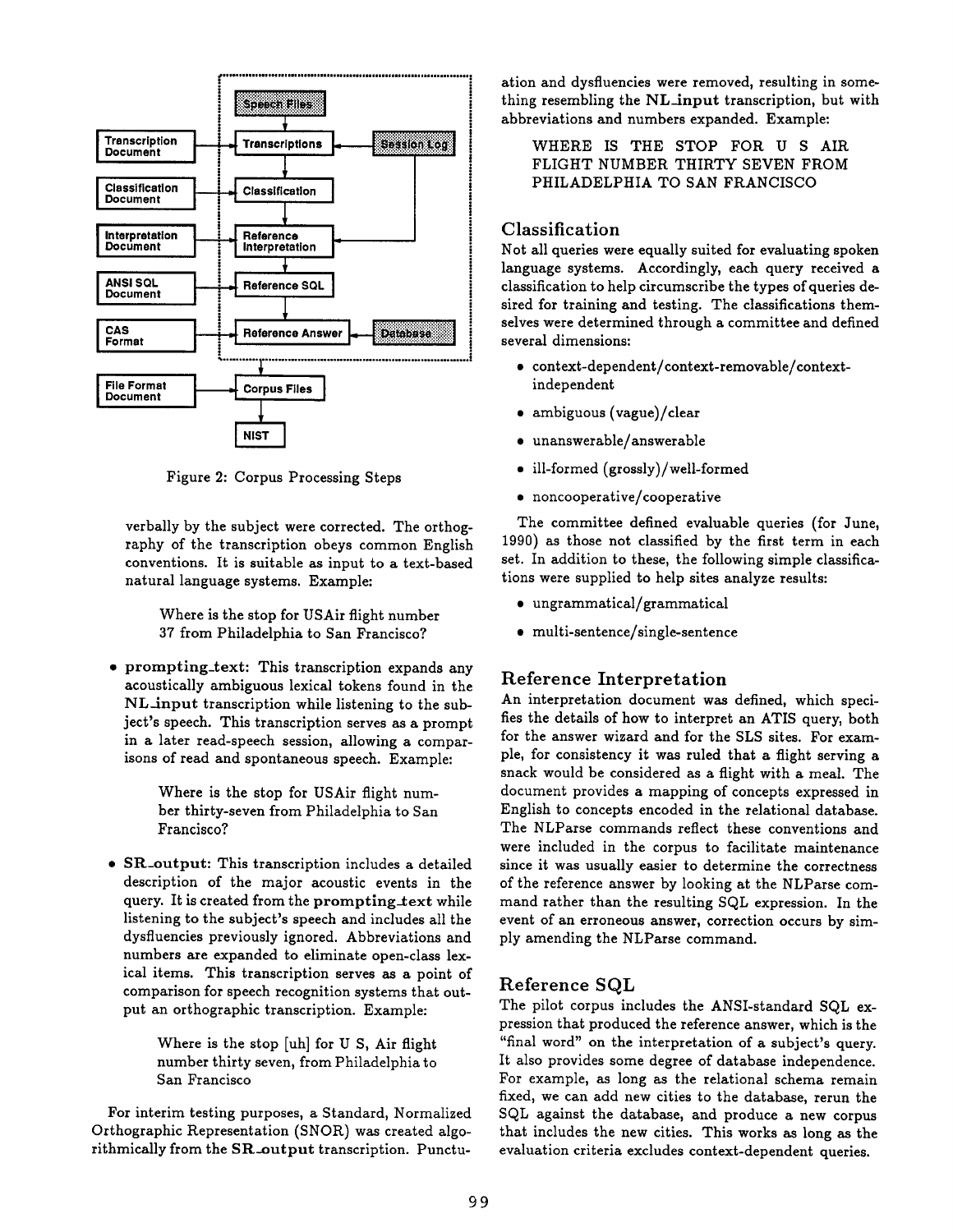#### Reference Answer

The reference answer consists of the set of tuples resulting from the evaluation of the reference SQL with respect to the official ATIS database. This is actually redundant, but makes scoring easier for most sites. The tuples are formatted according the Common Answer Specification (GAS) format (Boisen *et al,* 1989). This format amounts to representing the answer in Lisp syntax to aid in automatic scoring.

#### Corpus Files

All of the items mentioned above were formatted into files and shipped to the National Institute of Standards and Technology (NIST). NIST then distributed the corpus to interested sites. A file format document exists to help sites install the data.

#### **Results**

Forty-one sessions containing 1041 utterances were collected over 8 weeks, nine of which were designated as training material by NIST. Each session consisted of 25.4 queries per session on average. Table 1 describes the utterance statistics for each Pilot Distribution (PD).

| PD             | Weeks | Sessions | Utt  | Utt/Sess |
|----------------|-------|----------|------|----------|
|                |       |          | 234  | 26.0     |
| 2              | 2     | 10       | 245  | 24.5     |
| 3              | 2     | 10       | 236  | 23.6     |
|                |       |          | 197  | 28.1     |
| 5              |       | 5        | 129  | 25.8     |
| $_{\rm total}$ |       | 41       | 1041 | 25.4     |

#### Table 1: Session Utterance Statistics

Table 2 describes the time statistics for each PD. Each session consisted of approximately 40 minutes of query time with an average rate of 39.1 queries per hour. The average time between queries of 1.5 minutes included subject thinking time, and about 22 seconds for the wizard to send the answer to the subject after the transcription.

| PD    | Min  | <b>Ave</b> | Min/Utt | Sec/Ans | $_{\rm Utt/Hr}$ |
|-------|------|------------|---------|---------|-----------------|
|       | 355  | 39.4       | 1.5     | 23.5    | 39.6            |
| 2     | 354  | 35.4       | 1.4     | 21.2    | 41.5            |
| 3     | 391  | 39.1       | 1.7     | 24.2    | 36.2            |
| 4     | 302  | 43.1       | $1.5\,$ | 19.6    | 39.1            |
| 5     | 196  | 39.1       | 1.5     | 21.6    | 39.5            |
| total | 1598 | 39.0       | 1.5     | 22.1    | 39.1            |

#### Table 2: Session Time Statistics

The average utterance length (in words) varied according to the transcription:  $10.2$  for NL-input,  $11.7$  for SR\_output (expanded lexical items and dysfluencies), and 11.3 for NL\_SNOR (expanded lexical items). Eighteen percent of the utterances contained some form of dysfluency.

Of the 1041 utterances collected, 740 were judged evaluable according to the June 1990 criteria: not classified as context-dependent, ambiguous, ill-formed, unanswerable, or noncooperative. These results are shown in Table 3, broken down according to PD. The table also shows that if we relax these criteria to exclude only ambiguous and unanswerable utterances, the yield would increase from 71% to 80%.

| PD    | Utt  | J-unevl | $\sqrt[6]{3-ev}$ | relax | $\sqrt[6]{8}$ evl |
|-------|------|---------|------------------|-------|-------------------|
|       | 234  | 88      | 62               | 73    | 68                |
| 2     | 245  | 73      | 70               | 52    | 79                |
| 3     | 236  | 47      | 80               | 32    | 86                |
| 4     | 197  | 58      | 70               | 27    | 86                |
| 5     | 129  | 35      | 73               | 19    | 85                |
| total | 1041 | 301     | 71               | 203   | 80                |

#### Table 3: Session Yield of Evaluable Utterances

Subjects generally enjoyed the sessions, as reflected in Table 4 (the tally includes two subjects not included in the corpus). The answers to questions were typically not provided quickly enough, as might be expected in a simulation. Some subjects defined an acceptable response time as under 5 seconds. Of the subjects that thought a human was interpreting the questions, some knew in advance, some misinterpreted the question ("Did the system *behave* as if a human was interpreting your questions?"), and some were tipped-off by the amazing ability of the system to recognize speech in the face of gross dysfluencies.

| Q  | Yes | Maybe/Sometimes | No | No Opinion |
|----|-----|-----------------|----|------------|
|    | 27  | 16              | 0  | 0          |
| 2  | 32  | 10              | ı  | 0          |
| 3  | 31  | 9               | 2  | 0          |
| 4  | 2   | 19              | 22 | 0          |
| 5  | 29  | 10              | 4  | 0          |
| 6  | 26  | 15              |    | 0          |
| 7  | 24  | 4               | 4  | 7          |
| 8  | 40  |                 |    |            |
| 9  | 26  | 13              | 3  |            |
| 10 | 8   | 7               | 22 | 5          |

#### Table 4: Answers to the Questionnaire

Subjects also supplied general comments. Some subjects felt uncomfortable with computers or the system:

"The topic was not my thing, but the voice activation was fascinating."

while other subjects were more enthusiastic: